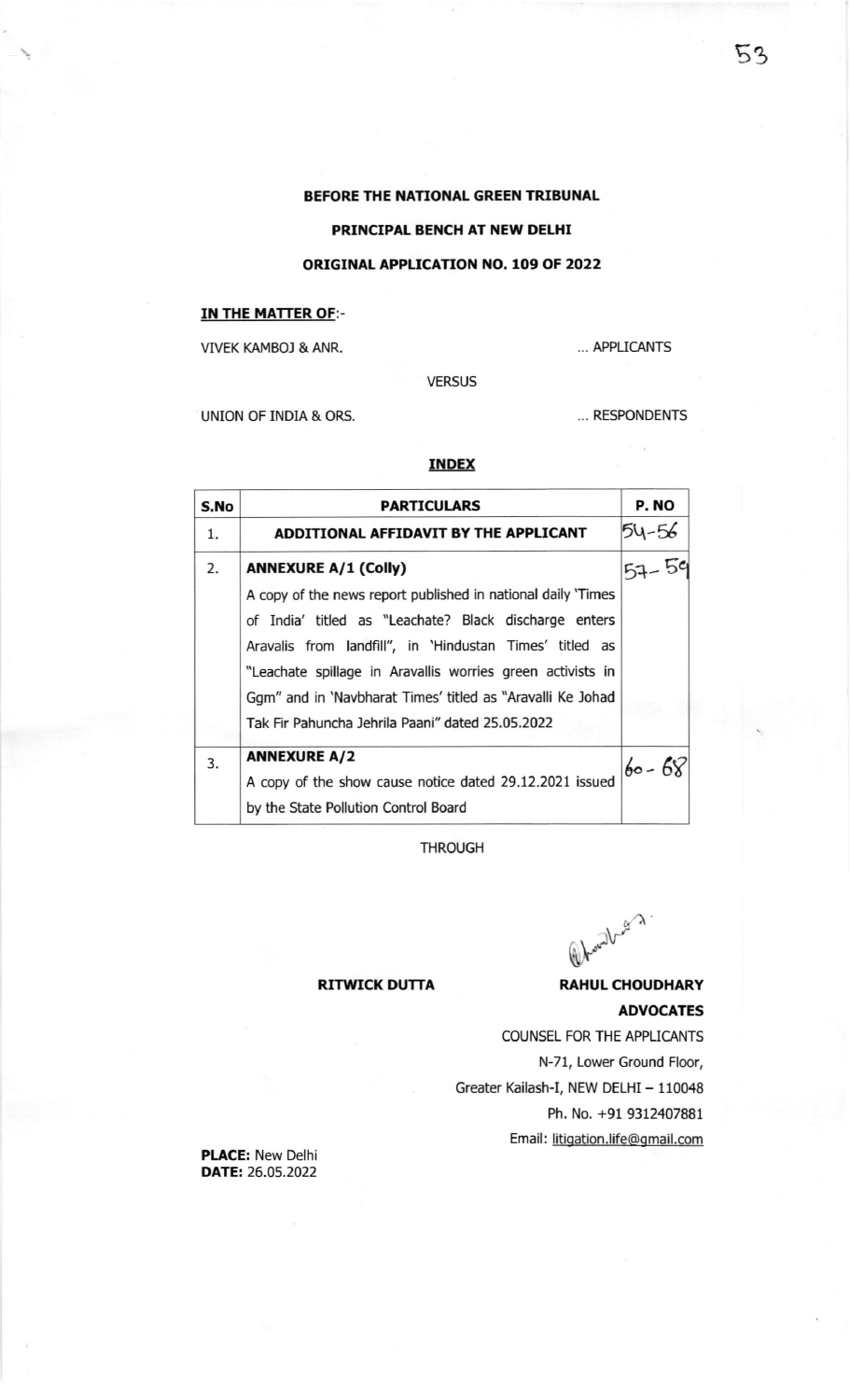BEFORE THE NATIONAL GREEN TRIBUNAL PRINCIPAL BENCH AT NEW DELHI ORIGINAL APPLICATION NO. 109 OF 2022

### IN THE MATTER OF:-

VIVEK KAMBO] & ANR,

... APPLICANTS

**VERSUS** 

UNION OF INDIA & ORS. . RESPONDENTS

### ADDITIONAL AFFIDAVIT

I, Vivek Kamboj, aged about 50 years, S/o Y. P. Kamboj. R/o C-579, Sushant Lok-I, Gurugram, Haryana, presently at New Delhi, do hereby solemnly affirm and declare as under:

- 1. That the Applicant has filed above titled Original Application with respect to dumping of solid waste in forest areas of Aravalli and discharging leachate in surrounding areas of Bandhwari Landfill site in district Gurugram. This Hon'ble Tribunal has passed several directions to the Respondents in O.A. No. 514/2018 (earlier O.A. No. 451 of 2015), for compliance of Solid Waste Management Rules, 2016 and by order dated 07.04.2021 directed Chief Secretary of State of Haryana to personally monitor the compliances. The Hon'ble Tribunal by order dated 17.02.2022 directed the joint committee of State Pollution Control Board, Divisional Forest Officers and District Magistrates of Gurgaon and Faridabad to ascertain the factual position and furnish action taken report,
- 2. That the Applicant through this Additional Affidavit wants to apprise this Hon'ble Tribunal that the leachate is still continuing to be discharged to the nearby areas in the Aravalli. The fact about the discharge is reported on 25.05.2022 in national daily 'Times of India' titled as "Leachate? Black Schischarge enters Aravalis from landfill", in 'Hindustan Times' titled as "Leachate spillage in Aravallis worries green activists in Ggm" and in

Z 6 MAY ?022 keg, No.<br>785 ATTESTED 98994 :\_1t)r: NOTARY PUBLIC APPOINTED BY<br>GOVT, OF INDIA<br>G. S. KHARBANDA

 $54$